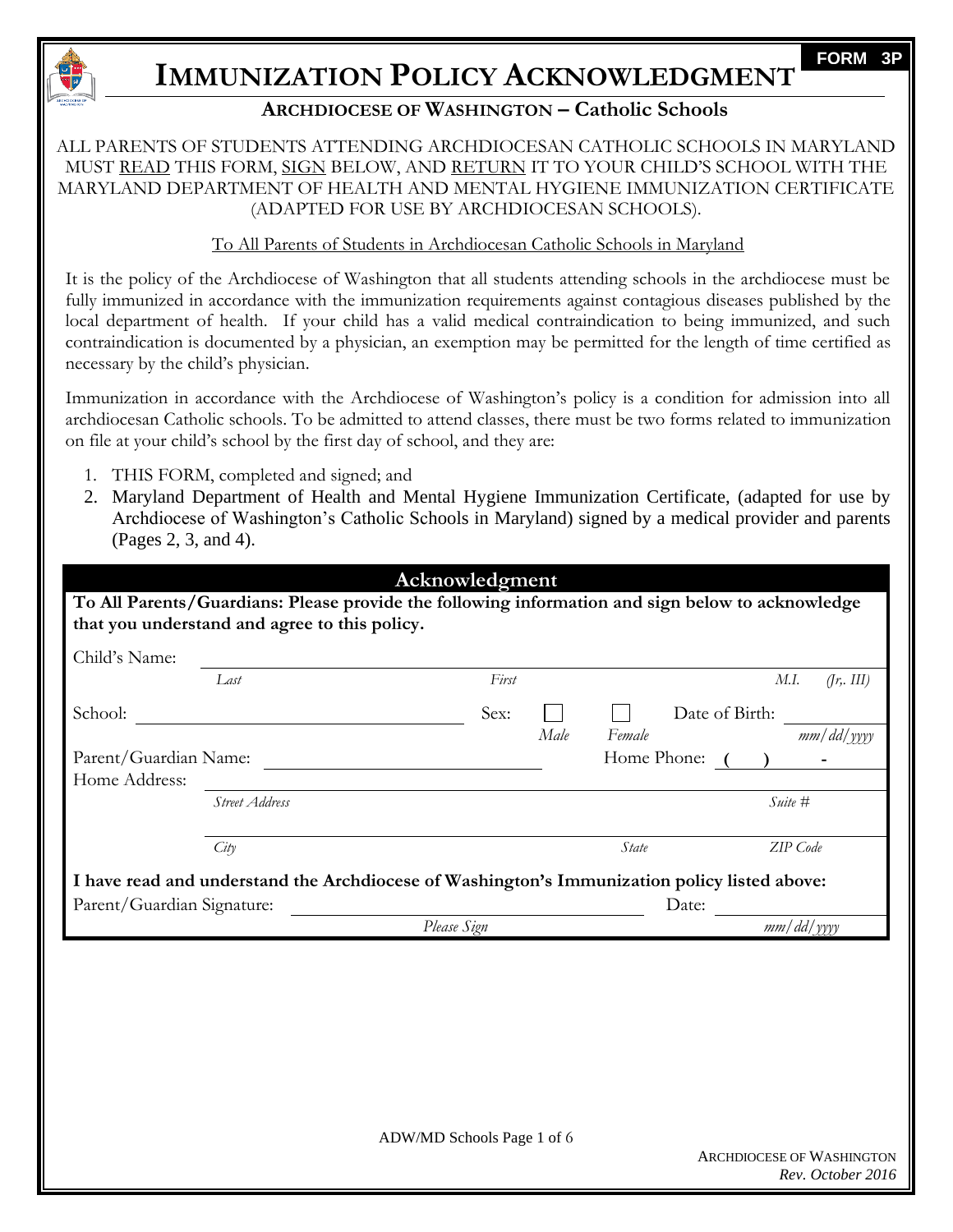| MARYLAND DEPARTMENT OF HEALTH AND MENTAL HYGIENE IMMUNIZATION CERTIFICATE                                                                                                                                                                                                                                                                                                                                                                                                                               |                    |                  |                    |                  |                                                                                                                                                                                                                                                                                                                                                                                                                                                                                                                                                                                                                                         |                         |                         |                |                    |                                                      |                        |                                                    |
|---------------------------------------------------------------------------------------------------------------------------------------------------------------------------------------------------------------------------------------------------------------------------------------------------------------------------------------------------------------------------------------------------------------------------------------------------------------------------------------------------------|--------------------|------------------|--------------------|------------------|-----------------------------------------------------------------------------------------------------------------------------------------------------------------------------------------------------------------------------------------------------------------------------------------------------------------------------------------------------------------------------------------------------------------------------------------------------------------------------------------------------------------------------------------------------------------------------------------------------------------------------------------|-------------------------|-------------------------|----------------|--------------------|------------------------------------------------------|------------------------|----------------------------------------------------|
| CHILD'S NAME                                                                                                                                                                                                                                                                                                                                                                                                                                                                                            |                    |                  | LAST               |                  |                                                                                                                                                                                                                                                                                                                                                                                                                                                                                                                                                                                                                                         |                         | <b>FIRST</b>            |                |                    | м                                                    |                        |                                                    |
| SEX: MALE $\Box$ FEMALE $\Box$                                                                                                                                                                                                                                                                                                                                                                                                                                                                          |                    |                  |                    |                  | BIRTHDATE / /                                                                                                                                                                                                                                                                                                                                                                                                                                                                                                                                                                                                                           |                         |                         |                |                    |                                                      |                        |                                                    |
|                                                                                                                                                                                                                                                                                                                                                                                                                                                                                                         |                    |                  |                    |                  |                                                                                                                                                                                                                                                                                                                                                                                                                                                                                                                                                                                                                                         |                         |                         |                |                    |                                                      |                        |                                                    |
| PARENT NAME PARENT NAME                                                                                                                                                                                                                                                                                                                                                                                                                                                                                 |                    |                  |                    |                  |                                                                                                                                                                                                                                                                                                                                                                                                                                                                                                                                                                                                                                         |                         |                         |                |                    |                                                      |                        |                                                    |
| OR                                                                                                                                                                                                                                                                                                                                                                                                                                                                                                      |                    |                  |                    |                  |                                                                                                                                                                                                                                                                                                                                                                                                                                                                                                                                                                                                                                         |                         |                         |                |                    |                                                      |                        |                                                    |
|                                                                                                                                                                                                                                                                                                                                                                                                                                                                                                         |                    |                  |                    |                  |                                                                                                                                                                                                                                                                                                                                                                                                                                                                                                                                                                                                                                         |                         |                         |                |                    |                                                      |                        |                                                    |
|                                                                                                                                                                                                                                                                                                                                                                                                                                                                                                         |                    |                  |                    |                  | RECORD OF IMMUNIZATIONS (See Notes On Other Side)<br><b>Vaccines Type</b>                                                                                                                                                                                                                                                                                                                                                                                                                                                                                                                                                               |                         |                         |                |                    |                                                      |                        |                                                    |
| DTP-DTaP-DT<br>Dose #<br>Mo/Day/Yr<br>1                                                                                                                                                                                                                                                                                                                                                                                                                                                                 | Polio<br>Mo/Day/Yr | Hib<br>Mo/Day/Yr | Hep B<br>Mo/Day/Yr | PCV<br>Mo/Day/Yr | Rotavirus<br>Mo/Day/Yr                                                                                                                                                                                                                                                                                                                                                                                                                                                                                                                                                                                                                  | <b>MCV</b><br>Mo/Day/Yr | <b>HPV</b><br>Mo/Day/Yr | Dose<br>۰<br>1 | Hep A<br>Mo/Day/Yr | <b>MMR</b><br>Mo/Day/Yr                              | Varicella<br>Mo/Day/Yr | <b>History of</b><br>Varicella<br>Disease<br>Mo/Yr |
| $\overline{2}$                                                                                                                                                                                                                                                                                                                                                                                                                                                                                          |                    |                  |                    |                  |                                                                                                                                                                                                                                                                                                                                                                                                                                                                                                                                                                                                                                         |                         |                         | 2              |                    |                                                      |                        |                                                    |
| з                                                                                                                                                                                                                                                                                                                                                                                                                                                                                                       |                    |                  |                    |                  |                                                                                                                                                                                                                                                                                                                                                                                                                                                                                                                                                                                                                                         |                         |                         |                | Td                 | Tdap                                                 | <b>FLU</b>             | Other                                              |
| 4                                                                                                                                                                                                                                                                                                                                                                                                                                                                                                       |                    |                  |                    |                  |                                                                                                                                                                                                                                                                                                                                                                                                                                                                                                                                                                                                                                         |                         |                         |                | Mo/Day/Yr          | Mo/Day/Yr                                            | Mo/Day/Yr              | Mo/Day/Yr                                          |
| 5                                                                                                                                                                                                                                                                                                                                                                                                                                                                                                       |                    |                  |                    |                  |                                                                                                                                                                                                                                                                                                                                                                                                                                                                                                                                                                                                                                         |                         |                         |                |                    |                                                      |                        |                                                    |
|                                                                                                                                                                                                                                                                                                                                                                                                                                                                                                         |                    |                  |                    |                  |                                                                                                                                                                                                                                                                                                                                                                                                                                                                                                                                                                                                                                         |                         |                         |                |                    |                                                      |                        |                                                    |
| To the best of my knowledge, the vaccines listed above were administered as indicated.                                                                                                                                                                                                                                                                                                                                                                                                                  |                    |                  |                    |                  |                                                                                                                                                                                                                                                                                                                                                                                                                                                                                                                                                                                                                                         |                         |                         |                |                    | Clinic / Office Name<br>Office Address/ Phone Number |                        |                                                    |
| 1.<br>Signature<br>(Medical provider, local health department official, school official, or child care provider only)<br>$2^{\circ}$                                                                                                                                                                                                                                                                                                                                                                    |                    | Title            |                    |                  | Date                                                                                                                                                                                                                                                                                                                                                                                                                                                                                                                                                                                                                                    |                         |                         |                |                    |                                                      |                        |                                                    |
| Signature<br>3.                                                                                                                                                                                                                                                                                                                                                                                                                                                                                         |                    | Title            |                    |                  | Date                                                                                                                                                                                                                                                                                                                                                                                                                                                                                                                                                                                                                                    |                         |                         |                |                    |                                                      |                        |                                                    |
| Signature                                                                                                                                                                                                                                                                                                                                                                                                                                                                                               |                    | Title            |                    |                  | Date                                                                                                                                                                                                                                                                                                                                                                                                                                                                                                                                                                                                                                    |                         |                         |                |                    |                                                      |                        |                                                    |
| Lines 2 and 3 are for certification of vaccines given after the initial signature.                                                                                                                                                                                                                                                                                                                                                                                                                      |                    |                  |                    |                  |                                                                                                                                                                                                                                                                                                                                                                                                                                                                                                                                                                                                                                         |                         |                         |                |                    |                                                      |                        |                                                    |
| COMPLETE THE APPROPRIATE SECTION BELOW IF THE CHILD IS EXEMPT FROM VACCINATION ON MEDICAL<br>GROUNDS. ANY VACCINATION(S) THAT HAVE BEEN RECEIVED SHOULD BE ENTERED ABOVE.<br>MEDICAL CONTRAINDICATION:<br>Please check the appropriate box to describe the medical contraindication.<br>This is a: $\Box$ Permanent condition OR<br>The above child has a valid medical contraindication to being vaccinated at this time. Please indicate which vaccine(s) and the reason for the<br>contraindication. |                    |                  |                    |                  | $\begin{tabular}{ c c c } \hline \quad \quad & \quad \quad & \quad \quad & \quad \quad \\ \hline \quad \quad & \quad \quad & \quad \quad & \quad \quad \\ \hline \quad \quad & \quad \quad & \quad \quad & \quad \quad \\ \hline \quad \quad & \quad \quad & \quad \quad & \quad \quad \\ \hline \quad \quad & \quad \quad & \quad \quad & \quad \quad \\ \hline \quad \quad & \quad \quad & \quad \quad & \quad \quad \\ \hline \quad \quad & \quad \quad & \quad \quad & \quad \quad \\ \hline \end{tabular}$<br><u> 1989 - Andrea Santa Andrea Santa Andrea Santa Andrea Santa Andrea Santa Andrea Santa Andrea Santa Andrea San</u> |                         |                         |                |                    |                                                      |                        |                                                    |
|                                                                                                                                                                                                                                                                                                                                                                                                                                                                                                         |                    |                  |                    |                  |                                                                                                                                                                                                                                                                                                                                                                                                                                                                                                                                                                                                                                         |                         |                         |                |                    |                                                      |                        |                                                    |
|                                                                                                                                                                                                                                                                                                                                                                                                                                                                                                         |                    |                  |                    |                  |                                                                                                                                                                                                                                                                                                                                                                                                                                                                                                                                                                                                                                         |                         |                         |                |                    |                                                      |                        |                                                    |
| DHMH Form 896<br>Rev.02/14                                                                                                                                                                                                                                                                                                                                                                                                                                                                              |                    |                  |                    |                  |                                                                                                                                                                                                                                                                                                                                                                                                                                                                                                                                                                                                                                         |                         |                         |                |                    |                                                      |                        |                                                    |
| *Adapted for use by the Archdiocese of Washington's Catholic Schools in Maryland.                                                                                                                                                                                                                                                                                                                                                                                                                       |                    |                  |                    |                  |                                                                                                                                                                                                                                                                                                                                                                                                                                                                                                                                                                                                                                         |                         |                         |                |                    |                                                      |                        |                                                    |
|                                                                                                                                                                                                                                                                                                                                                                                                                                                                                                         |                    |                  |                    |                  | ADW/MD Schools Page 2 of 6                                                                                                                                                                                                                                                                                                                                                                                                                                                                                                                                                                                                              |                         |                         |                |                    |                                                      |                        |                                                    |
|                                                                                                                                                                                                                                                                                                                                                                                                                                                                                                         |                    |                  |                    |                  |                                                                                                                                                                                                                                                                                                                                                                                                                                                                                                                                                                                                                                         |                         |                         |                |                    | <b>ARCHDIOCESE OF WASHINGTON</b>                     |                        |                                                    |

*Rev. October 2016*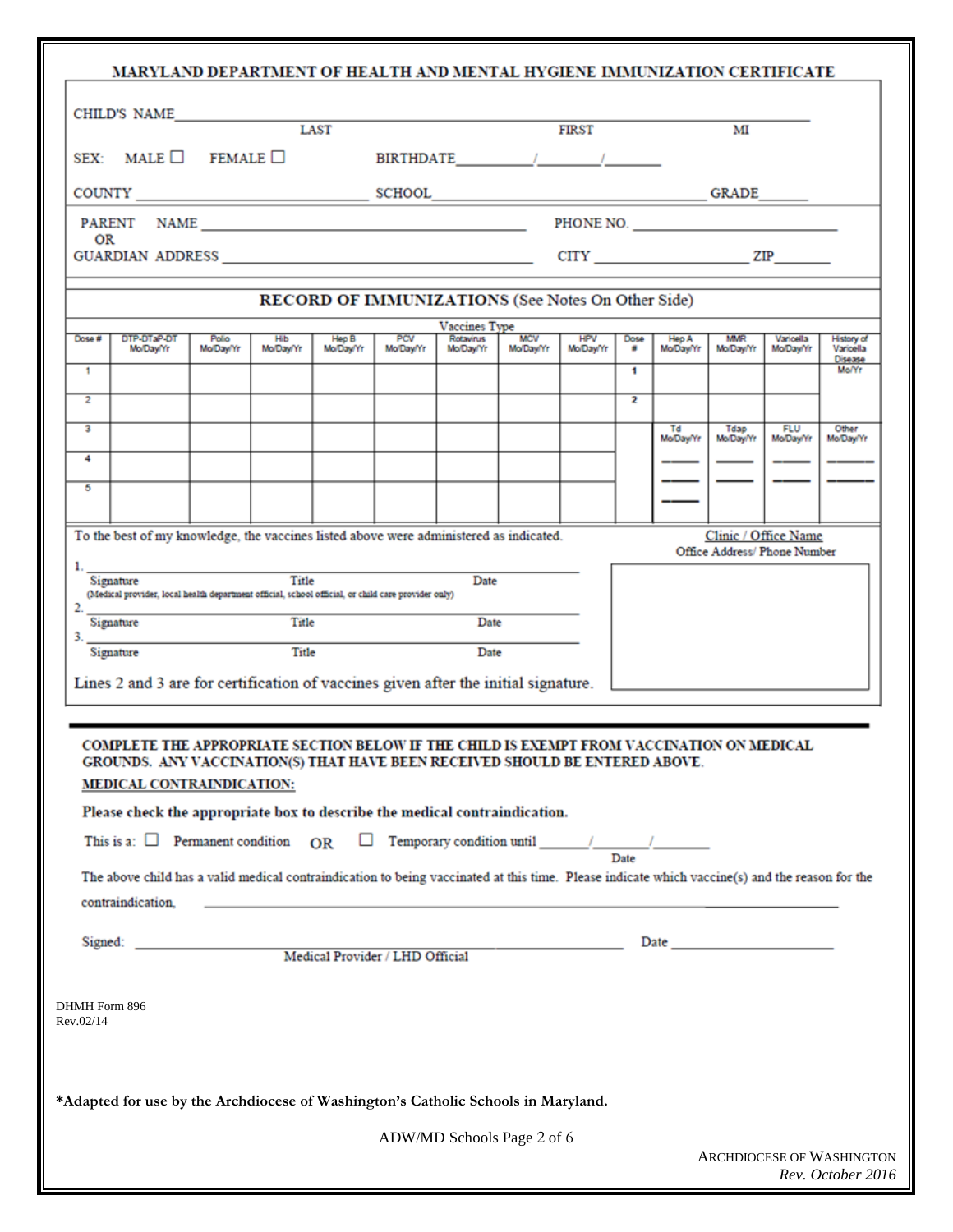#### **PARTI-HEALTH ASSESSMENT**

| First<br>Middle<br>Mo / Day / Yr<br>Last<br>Address:<br><b>Street</b><br><b>State</b><br>Number<br>Apt#<br>City<br>Zip<br>Parent/Guardian Name(s)<br>Relationship<br><b>Phone Number(s)</b><br>H:<br>W:<br>C:<br>W:<br>C:<br>H:<br><b>Your Child's Routine Medical Care Provider</b><br><b>Your Child's Routine Dental Care Provider</b><br><b>Last Time Child Seen for</b><br><b>Physical Exam:</b><br>Name:<br>Name:<br><b>Dental Care:</b><br>Address:<br>Address:<br><b>Any Specialist:</b><br>Phone#<br>Phone<br>ASSESSMENT OF CHILD'S HEALTH - To the best of your knowledge has your child had any problem with the following? Check Yes or No and<br>provide a comment for any YES answer.<br>Yes<br><b>No</b><br>Comments (required for any Yes answer)<br>◻<br>□<br>Allergies (Food, Insects, Drugs, Latex, etc.)<br>□<br>□<br>Allergies (Seasonal)<br>П<br>П<br>Asthma or Breathing<br><b>Behavioral or Emotional</b><br>□<br>П<br>帀<br>П<br>Birth Defect(s)<br>п<br>Bladder<br>□<br>$\overline{\Box}$<br>п<br>Bleeding<br>□<br>□<br><b>Bowels</b><br>帀<br>□<br><b>Cerebral Palsy</b><br>□<br>□<br>Coughing<br>П<br>Communication<br>П<br>Developmental Delay<br>□<br>П<br>П<br>□<br><b>Diabetes</b><br><b>Ears or Deafness</b><br>П<br>$\Box$<br>П<br>П<br><b>Eyes or Vision</b><br>Feeding<br>$\Box$<br>П<br>П<br>□<br><b>Head Injury</b><br>П<br>Heart<br>$\Box$<br>П<br>П<br>Hospitalization (When, Where)<br>Lead Poison/Exposure complete DHMH4620<br>□<br>□<br>П<br>П<br>Life Threatening Allergic Reactions<br><b>Limits on Physical Activity</b><br>П<br>$\Box$<br>П<br>п<br>Meningitis<br><b>Mobility-Assistive Devices if any</b><br>□<br>П<br>П<br>П<br>Prematurity<br>П<br>□<br>Seizures<br>П<br><b>Sickle Cell Disease</b><br>П<br>Speech/Language<br>ப<br>□<br>□<br>Surgery<br>Other<br>П<br>Does your child take medication (prescription or non-prescription) at any time? and/or for ongoing health condition?<br>Yes, name(s) of medication(s):<br>No.<br>Does your child receive any special treatments? (Nebulizer, EPI Pen, Insulin, Counseling etc.)<br>$\Box$ No<br>Yes, type of treatment:<br>Does your child require any special procedures? (Urinary Catheterization, G-Tube feeding, Transfer, etc.)<br>No Yes, what procedure(s):<br>I GIVE MY PERMISSION FOR THE HEALTH PRACTITIONER TO COMPLETE PART II OF THIS FORM. I UNDERSTAND IT IS<br>FOR CONFIDENTIAL USE IN MEETING MY CHILD'S HEALTH NEEDS IN CHILD CARE.<br>I ATTEST THAT INFORMATION PROVIDED ON THIS FORM IS TRUE AND ACCURATE TO THE BEST OF MY KNOWLEDGE<br>AND BELIEF.<br>Signature of Parent/Guardian<br>Date<br>OCC 1215 - Revised June 2016 - All previous editions are obsolete. | <b>Child's Name:</b> |  |  | <b>Birth date:</b> | Sex             |
|-----------------------------------------------------------------------------------------------------------------------------------------------------------------------------------------------------------------------------------------------------------------------------------------------------------------------------------------------------------------------------------------------------------------------------------------------------------------------------------------------------------------------------------------------------------------------------------------------------------------------------------------------------------------------------------------------------------------------------------------------------------------------------------------------------------------------------------------------------------------------------------------------------------------------------------------------------------------------------------------------------------------------------------------------------------------------------------------------------------------------------------------------------------------------------------------------------------------------------------------------------------------------------------------------------------------------------------------------------------------------------------------------------------------------------------------------------------------------------------------------------------------------------------------------------------------------------------------------------------------------------------------------------------------------------------------------------------------------------------------------------------------------------------------------------------------------------------------------------------------------------------------------------------------------------------------------------------------------------------------------------------------------------------------------------------------------------------------------------------------------------------------------------------------------------------------------------------------------------------------------------------------------------------------------------------------------------------------------------------------------------------------------------------------------------------------------------------------------------------------------------------------------------------------------------------------------------------------------------------------------------------------------------------------------------------------------|----------------------|--|--|--------------------|-----------------|
|                                                                                                                                                                                                                                                                                                                                                                                                                                                                                                                                                                                                                                                                                                                                                                                                                                                                                                                                                                                                                                                                                                                                                                                                                                                                                                                                                                                                                                                                                                                                                                                                                                                                                                                                                                                                                                                                                                                                                                                                                                                                                                                                                                                                                                                                                                                                                                                                                                                                                                                                                                                                                                                                                               |                      |  |  |                    | $M \Box F \Box$ |
|                                                                                                                                                                                                                                                                                                                                                                                                                                                                                                                                                                                                                                                                                                                                                                                                                                                                                                                                                                                                                                                                                                                                                                                                                                                                                                                                                                                                                                                                                                                                                                                                                                                                                                                                                                                                                                                                                                                                                                                                                                                                                                                                                                                                                                                                                                                                                                                                                                                                                                                                                                                                                                                                                               |                      |  |  |                    |                 |
|                                                                                                                                                                                                                                                                                                                                                                                                                                                                                                                                                                                                                                                                                                                                                                                                                                                                                                                                                                                                                                                                                                                                                                                                                                                                                                                                                                                                                                                                                                                                                                                                                                                                                                                                                                                                                                                                                                                                                                                                                                                                                                                                                                                                                                                                                                                                                                                                                                                                                                                                                                                                                                                                                               |                      |  |  |                    |                 |
|                                                                                                                                                                                                                                                                                                                                                                                                                                                                                                                                                                                                                                                                                                                                                                                                                                                                                                                                                                                                                                                                                                                                                                                                                                                                                                                                                                                                                                                                                                                                                                                                                                                                                                                                                                                                                                                                                                                                                                                                                                                                                                                                                                                                                                                                                                                                                                                                                                                                                                                                                                                                                                                                                               |                      |  |  |                    |                 |
|                                                                                                                                                                                                                                                                                                                                                                                                                                                                                                                                                                                                                                                                                                                                                                                                                                                                                                                                                                                                                                                                                                                                                                                                                                                                                                                                                                                                                                                                                                                                                                                                                                                                                                                                                                                                                                                                                                                                                                                                                                                                                                                                                                                                                                                                                                                                                                                                                                                                                                                                                                                                                                                                                               |                      |  |  |                    |                 |
|                                                                                                                                                                                                                                                                                                                                                                                                                                                                                                                                                                                                                                                                                                                                                                                                                                                                                                                                                                                                                                                                                                                                                                                                                                                                                                                                                                                                                                                                                                                                                                                                                                                                                                                                                                                                                                                                                                                                                                                                                                                                                                                                                                                                                                                                                                                                                                                                                                                                                                                                                                                                                                                                                               |                      |  |  |                    |                 |
|                                                                                                                                                                                                                                                                                                                                                                                                                                                                                                                                                                                                                                                                                                                                                                                                                                                                                                                                                                                                                                                                                                                                                                                                                                                                                                                                                                                                                                                                                                                                                                                                                                                                                                                                                                                                                                                                                                                                                                                                                                                                                                                                                                                                                                                                                                                                                                                                                                                                                                                                                                                                                                                                                               |                      |  |  |                    |                 |
|                                                                                                                                                                                                                                                                                                                                                                                                                                                                                                                                                                                                                                                                                                                                                                                                                                                                                                                                                                                                                                                                                                                                                                                                                                                                                                                                                                                                                                                                                                                                                                                                                                                                                                                                                                                                                                                                                                                                                                                                                                                                                                                                                                                                                                                                                                                                                                                                                                                                                                                                                                                                                                                                                               |                      |  |  |                    |                 |
|                                                                                                                                                                                                                                                                                                                                                                                                                                                                                                                                                                                                                                                                                                                                                                                                                                                                                                                                                                                                                                                                                                                                                                                                                                                                                                                                                                                                                                                                                                                                                                                                                                                                                                                                                                                                                                                                                                                                                                                                                                                                                                                                                                                                                                                                                                                                                                                                                                                                                                                                                                                                                                                                                               |                      |  |  |                    |                 |
|                                                                                                                                                                                                                                                                                                                                                                                                                                                                                                                                                                                                                                                                                                                                                                                                                                                                                                                                                                                                                                                                                                                                                                                                                                                                                                                                                                                                                                                                                                                                                                                                                                                                                                                                                                                                                                                                                                                                                                                                                                                                                                                                                                                                                                                                                                                                                                                                                                                                                                                                                                                                                                                                                               |                      |  |  |                    |                 |
|                                                                                                                                                                                                                                                                                                                                                                                                                                                                                                                                                                                                                                                                                                                                                                                                                                                                                                                                                                                                                                                                                                                                                                                                                                                                                                                                                                                                                                                                                                                                                                                                                                                                                                                                                                                                                                                                                                                                                                                                                                                                                                                                                                                                                                                                                                                                                                                                                                                                                                                                                                                                                                                                                               |                      |  |  |                    |                 |
|                                                                                                                                                                                                                                                                                                                                                                                                                                                                                                                                                                                                                                                                                                                                                                                                                                                                                                                                                                                                                                                                                                                                                                                                                                                                                                                                                                                                                                                                                                                                                                                                                                                                                                                                                                                                                                                                                                                                                                                                                                                                                                                                                                                                                                                                                                                                                                                                                                                                                                                                                                                                                                                                                               |                      |  |  |                    |                 |
|                                                                                                                                                                                                                                                                                                                                                                                                                                                                                                                                                                                                                                                                                                                                                                                                                                                                                                                                                                                                                                                                                                                                                                                                                                                                                                                                                                                                                                                                                                                                                                                                                                                                                                                                                                                                                                                                                                                                                                                                                                                                                                                                                                                                                                                                                                                                                                                                                                                                                                                                                                                                                                                                                               |                      |  |  |                    |                 |
|                                                                                                                                                                                                                                                                                                                                                                                                                                                                                                                                                                                                                                                                                                                                                                                                                                                                                                                                                                                                                                                                                                                                                                                                                                                                                                                                                                                                                                                                                                                                                                                                                                                                                                                                                                                                                                                                                                                                                                                                                                                                                                                                                                                                                                                                                                                                                                                                                                                                                                                                                                                                                                                                                               |                      |  |  |                    |                 |
|                                                                                                                                                                                                                                                                                                                                                                                                                                                                                                                                                                                                                                                                                                                                                                                                                                                                                                                                                                                                                                                                                                                                                                                                                                                                                                                                                                                                                                                                                                                                                                                                                                                                                                                                                                                                                                                                                                                                                                                                                                                                                                                                                                                                                                                                                                                                                                                                                                                                                                                                                                                                                                                                                               |                      |  |  |                    |                 |
|                                                                                                                                                                                                                                                                                                                                                                                                                                                                                                                                                                                                                                                                                                                                                                                                                                                                                                                                                                                                                                                                                                                                                                                                                                                                                                                                                                                                                                                                                                                                                                                                                                                                                                                                                                                                                                                                                                                                                                                                                                                                                                                                                                                                                                                                                                                                                                                                                                                                                                                                                                                                                                                                                               |                      |  |  |                    |                 |
|                                                                                                                                                                                                                                                                                                                                                                                                                                                                                                                                                                                                                                                                                                                                                                                                                                                                                                                                                                                                                                                                                                                                                                                                                                                                                                                                                                                                                                                                                                                                                                                                                                                                                                                                                                                                                                                                                                                                                                                                                                                                                                                                                                                                                                                                                                                                                                                                                                                                                                                                                                                                                                                                                               |                      |  |  |                    |                 |
|                                                                                                                                                                                                                                                                                                                                                                                                                                                                                                                                                                                                                                                                                                                                                                                                                                                                                                                                                                                                                                                                                                                                                                                                                                                                                                                                                                                                                                                                                                                                                                                                                                                                                                                                                                                                                                                                                                                                                                                                                                                                                                                                                                                                                                                                                                                                                                                                                                                                                                                                                                                                                                                                                               |                      |  |  |                    |                 |
|                                                                                                                                                                                                                                                                                                                                                                                                                                                                                                                                                                                                                                                                                                                                                                                                                                                                                                                                                                                                                                                                                                                                                                                                                                                                                                                                                                                                                                                                                                                                                                                                                                                                                                                                                                                                                                                                                                                                                                                                                                                                                                                                                                                                                                                                                                                                                                                                                                                                                                                                                                                                                                                                                               |                      |  |  |                    |                 |
|                                                                                                                                                                                                                                                                                                                                                                                                                                                                                                                                                                                                                                                                                                                                                                                                                                                                                                                                                                                                                                                                                                                                                                                                                                                                                                                                                                                                                                                                                                                                                                                                                                                                                                                                                                                                                                                                                                                                                                                                                                                                                                                                                                                                                                                                                                                                                                                                                                                                                                                                                                                                                                                                                               |                      |  |  |                    |                 |
|                                                                                                                                                                                                                                                                                                                                                                                                                                                                                                                                                                                                                                                                                                                                                                                                                                                                                                                                                                                                                                                                                                                                                                                                                                                                                                                                                                                                                                                                                                                                                                                                                                                                                                                                                                                                                                                                                                                                                                                                                                                                                                                                                                                                                                                                                                                                                                                                                                                                                                                                                                                                                                                                                               |                      |  |  |                    |                 |
|                                                                                                                                                                                                                                                                                                                                                                                                                                                                                                                                                                                                                                                                                                                                                                                                                                                                                                                                                                                                                                                                                                                                                                                                                                                                                                                                                                                                                                                                                                                                                                                                                                                                                                                                                                                                                                                                                                                                                                                                                                                                                                                                                                                                                                                                                                                                                                                                                                                                                                                                                                                                                                                                                               |                      |  |  |                    |                 |
|                                                                                                                                                                                                                                                                                                                                                                                                                                                                                                                                                                                                                                                                                                                                                                                                                                                                                                                                                                                                                                                                                                                                                                                                                                                                                                                                                                                                                                                                                                                                                                                                                                                                                                                                                                                                                                                                                                                                                                                                                                                                                                                                                                                                                                                                                                                                                                                                                                                                                                                                                                                                                                                                                               |                      |  |  |                    |                 |
|                                                                                                                                                                                                                                                                                                                                                                                                                                                                                                                                                                                                                                                                                                                                                                                                                                                                                                                                                                                                                                                                                                                                                                                                                                                                                                                                                                                                                                                                                                                                                                                                                                                                                                                                                                                                                                                                                                                                                                                                                                                                                                                                                                                                                                                                                                                                                                                                                                                                                                                                                                                                                                                                                               |                      |  |  |                    |                 |
|                                                                                                                                                                                                                                                                                                                                                                                                                                                                                                                                                                                                                                                                                                                                                                                                                                                                                                                                                                                                                                                                                                                                                                                                                                                                                                                                                                                                                                                                                                                                                                                                                                                                                                                                                                                                                                                                                                                                                                                                                                                                                                                                                                                                                                                                                                                                                                                                                                                                                                                                                                                                                                                                                               |                      |  |  |                    |                 |
|                                                                                                                                                                                                                                                                                                                                                                                                                                                                                                                                                                                                                                                                                                                                                                                                                                                                                                                                                                                                                                                                                                                                                                                                                                                                                                                                                                                                                                                                                                                                                                                                                                                                                                                                                                                                                                                                                                                                                                                                                                                                                                                                                                                                                                                                                                                                                                                                                                                                                                                                                                                                                                                                                               |                      |  |  |                    |                 |
|                                                                                                                                                                                                                                                                                                                                                                                                                                                                                                                                                                                                                                                                                                                                                                                                                                                                                                                                                                                                                                                                                                                                                                                                                                                                                                                                                                                                                                                                                                                                                                                                                                                                                                                                                                                                                                                                                                                                                                                                                                                                                                                                                                                                                                                                                                                                                                                                                                                                                                                                                                                                                                                                                               |                      |  |  |                    |                 |
|                                                                                                                                                                                                                                                                                                                                                                                                                                                                                                                                                                                                                                                                                                                                                                                                                                                                                                                                                                                                                                                                                                                                                                                                                                                                                                                                                                                                                                                                                                                                                                                                                                                                                                                                                                                                                                                                                                                                                                                                                                                                                                                                                                                                                                                                                                                                                                                                                                                                                                                                                                                                                                                                                               |                      |  |  |                    |                 |
|                                                                                                                                                                                                                                                                                                                                                                                                                                                                                                                                                                                                                                                                                                                                                                                                                                                                                                                                                                                                                                                                                                                                                                                                                                                                                                                                                                                                                                                                                                                                                                                                                                                                                                                                                                                                                                                                                                                                                                                                                                                                                                                                                                                                                                                                                                                                                                                                                                                                                                                                                                                                                                                                                               |                      |  |  |                    |                 |
|                                                                                                                                                                                                                                                                                                                                                                                                                                                                                                                                                                                                                                                                                                                                                                                                                                                                                                                                                                                                                                                                                                                                                                                                                                                                                                                                                                                                                                                                                                                                                                                                                                                                                                                                                                                                                                                                                                                                                                                                                                                                                                                                                                                                                                                                                                                                                                                                                                                                                                                                                                                                                                                                                               |                      |  |  |                    |                 |
|                                                                                                                                                                                                                                                                                                                                                                                                                                                                                                                                                                                                                                                                                                                                                                                                                                                                                                                                                                                                                                                                                                                                                                                                                                                                                                                                                                                                                                                                                                                                                                                                                                                                                                                                                                                                                                                                                                                                                                                                                                                                                                                                                                                                                                                                                                                                                                                                                                                                                                                                                                                                                                                                                               |                      |  |  |                    |                 |
|                                                                                                                                                                                                                                                                                                                                                                                                                                                                                                                                                                                                                                                                                                                                                                                                                                                                                                                                                                                                                                                                                                                                                                                                                                                                                                                                                                                                                                                                                                                                                                                                                                                                                                                                                                                                                                                                                                                                                                                                                                                                                                                                                                                                                                                                                                                                                                                                                                                                                                                                                                                                                                                                                               |                      |  |  |                    |                 |
|                                                                                                                                                                                                                                                                                                                                                                                                                                                                                                                                                                                                                                                                                                                                                                                                                                                                                                                                                                                                                                                                                                                                                                                                                                                                                                                                                                                                                                                                                                                                                                                                                                                                                                                                                                                                                                                                                                                                                                                                                                                                                                                                                                                                                                                                                                                                                                                                                                                                                                                                                                                                                                                                                               |                      |  |  |                    |                 |
|                                                                                                                                                                                                                                                                                                                                                                                                                                                                                                                                                                                                                                                                                                                                                                                                                                                                                                                                                                                                                                                                                                                                                                                                                                                                                                                                                                                                                                                                                                                                                                                                                                                                                                                                                                                                                                                                                                                                                                                                                                                                                                                                                                                                                                                                                                                                                                                                                                                                                                                                                                                                                                                                                               |                      |  |  |                    |                 |
|                                                                                                                                                                                                                                                                                                                                                                                                                                                                                                                                                                                                                                                                                                                                                                                                                                                                                                                                                                                                                                                                                                                                                                                                                                                                                                                                                                                                                                                                                                                                                                                                                                                                                                                                                                                                                                                                                                                                                                                                                                                                                                                                                                                                                                                                                                                                                                                                                                                                                                                                                                                                                                                                                               |                      |  |  |                    |                 |
|                                                                                                                                                                                                                                                                                                                                                                                                                                                                                                                                                                                                                                                                                                                                                                                                                                                                                                                                                                                                                                                                                                                                                                                                                                                                                                                                                                                                                                                                                                                                                                                                                                                                                                                                                                                                                                                                                                                                                                                                                                                                                                                                                                                                                                                                                                                                                                                                                                                                                                                                                                                                                                                                                               |                      |  |  |                    |                 |
|                                                                                                                                                                                                                                                                                                                                                                                                                                                                                                                                                                                                                                                                                                                                                                                                                                                                                                                                                                                                                                                                                                                                                                                                                                                                                                                                                                                                                                                                                                                                                                                                                                                                                                                                                                                                                                                                                                                                                                                                                                                                                                                                                                                                                                                                                                                                                                                                                                                                                                                                                                                                                                                                                               |                      |  |  |                    |                 |
|                                                                                                                                                                                                                                                                                                                                                                                                                                                                                                                                                                                                                                                                                                                                                                                                                                                                                                                                                                                                                                                                                                                                                                                                                                                                                                                                                                                                                                                                                                                                                                                                                                                                                                                                                                                                                                                                                                                                                                                                                                                                                                                                                                                                                                                                                                                                                                                                                                                                                                                                                                                                                                                                                               |                      |  |  |                    |                 |
|                                                                                                                                                                                                                                                                                                                                                                                                                                                                                                                                                                                                                                                                                                                                                                                                                                                                                                                                                                                                                                                                                                                                                                                                                                                                                                                                                                                                                                                                                                                                                                                                                                                                                                                                                                                                                                                                                                                                                                                                                                                                                                                                                                                                                                                                                                                                                                                                                                                                                                                                                                                                                                                                                               |                      |  |  |                    |                 |
|                                                                                                                                                                                                                                                                                                                                                                                                                                                                                                                                                                                                                                                                                                                                                                                                                                                                                                                                                                                                                                                                                                                                                                                                                                                                                                                                                                                                                                                                                                                                                                                                                                                                                                                                                                                                                                                                                                                                                                                                                                                                                                                                                                                                                                                                                                                                                                                                                                                                                                                                                                                                                                                                                               |                      |  |  |                    |                 |
|                                                                                                                                                                                                                                                                                                                                                                                                                                                                                                                                                                                                                                                                                                                                                                                                                                                                                                                                                                                                                                                                                                                                                                                                                                                                                                                                                                                                                                                                                                                                                                                                                                                                                                                                                                                                                                                                                                                                                                                                                                                                                                                                                                                                                                                                                                                                                                                                                                                                                                                                                                                                                                                                                               |                      |  |  |                    |                 |
|                                                                                                                                                                                                                                                                                                                                                                                                                                                                                                                                                                                                                                                                                                                                                                                                                                                                                                                                                                                                                                                                                                                                                                                                                                                                                                                                                                                                                                                                                                                                                                                                                                                                                                                                                                                                                                                                                                                                                                                                                                                                                                                                                                                                                                                                                                                                                                                                                                                                                                                                                                                                                                                                                               |                      |  |  |                    |                 |
|                                                                                                                                                                                                                                                                                                                                                                                                                                                                                                                                                                                                                                                                                                                                                                                                                                                                                                                                                                                                                                                                                                                                                                                                                                                                                                                                                                                                                                                                                                                                                                                                                                                                                                                                                                                                                                                                                                                                                                                                                                                                                                                                                                                                                                                                                                                                                                                                                                                                                                                                                                                                                                                                                               |                      |  |  |                    |                 |
|                                                                                                                                                                                                                                                                                                                                                                                                                                                                                                                                                                                                                                                                                                                                                                                                                                                                                                                                                                                                                                                                                                                                                                                                                                                                                                                                                                                                                                                                                                                                                                                                                                                                                                                                                                                                                                                                                                                                                                                                                                                                                                                                                                                                                                                                                                                                                                                                                                                                                                                                                                                                                                                                                               |                      |  |  |                    |                 |
|                                                                                                                                                                                                                                                                                                                                                                                                                                                                                                                                                                                                                                                                                                                                                                                                                                                                                                                                                                                                                                                                                                                                                                                                                                                                                                                                                                                                                                                                                                                                                                                                                                                                                                                                                                                                                                                                                                                                                                                                                                                                                                                                                                                                                                                                                                                                                                                                                                                                                                                                                                                                                                                                                               |                      |  |  |                    |                 |
|                                                                                                                                                                                                                                                                                                                                                                                                                                                                                                                                                                                                                                                                                                                                                                                                                                                                                                                                                                                                                                                                                                                                                                                                                                                                                                                                                                                                                                                                                                                                                                                                                                                                                                                                                                                                                                                                                                                                                                                                                                                                                                                                                                                                                                                                                                                                                                                                                                                                                                                                                                                                                                                                                               |                      |  |  |                    |                 |
|                                                                                                                                                                                                                                                                                                                                                                                                                                                                                                                                                                                                                                                                                                                                                                                                                                                                                                                                                                                                                                                                                                                                                                                                                                                                                                                                                                                                                                                                                                                                                                                                                                                                                                                                                                                                                                                                                                                                                                                                                                                                                                                                                                                                                                                                                                                                                                                                                                                                                                                                                                                                                                                                                               |                      |  |  |                    |                 |
|                                                                                                                                                                                                                                                                                                                                                                                                                                                                                                                                                                                                                                                                                                                                                                                                                                                                                                                                                                                                                                                                                                                                                                                                                                                                                                                                                                                                                                                                                                                                                                                                                                                                                                                                                                                                                                                                                                                                                                                                                                                                                                                                                                                                                                                                                                                                                                                                                                                                                                                                                                                                                                                                                               |                      |  |  |                    |                 |
|                                                                                                                                                                                                                                                                                                                                                                                                                                                                                                                                                                                                                                                                                                                                                                                                                                                                                                                                                                                                                                                                                                                                                                                                                                                                                                                                                                                                                                                                                                                                                                                                                                                                                                                                                                                                                                                                                                                                                                                                                                                                                                                                                                                                                                                                                                                                                                                                                                                                                                                                                                                                                                                                                               |                      |  |  |                    |                 |
|                                                                                                                                                                                                                                                                                                                                                                                                                                                                                                                                                                                                                                                                                                                                                                                                                                                                                                                                                                                                                                                                                                                                                                                                                                                                                                                                                                                                                                                                                                                                                                                                                                                                                                                                                                                                                                                                                                                                                                                                                                                                                                                                                                                                                                                                                                                                                                                                                                                                                                                                                                                                                                                                                               |                      |  |  |                    |                 |
|                                                                                                                                                                                                                                                                                                                                                                                                                                                                                                                                                                                                                                                                                                                                                                                                                                                                                                                                                                                                                                                                                                                                                                                                                                                                                                                                                                                                                                                                                                                                                                                                                                                                                                                                                                                                                                                                                                                                                                                                                                                                                                                                                                                                                                                                                                                                                                                                                                                                                                                                                                                                                                                                                               |                      |  |  |                    |                 |
|                                                                                                                                                                                                                                                                                                                                                                                                                                                                                                                                                                                                                                                                                                                                                                                                                                                                                                                                                                                                                                                                                                                                                                                                                                                                                                                                                                                                                                                                                                                                                                                                                                                                                                                                                                                                                                                                                                                                                                                                                                                                                                                                                                                                                                                                                                                                                                                                                                                                                                                                                                                                                                                                                               |                      |  |  |                    |                 |
|                                                                                                                                                                                                                                                                                                                                                                                                                                                                                                                                                                                                                                                                                                                                                                                                                                                                                                                                                                                                                                                                                                                                                                                                                                                                                                                                                                                                                                                                                                                                                                                                                                                                                                                                                                                                                                                                                                                                                                                                                                                                                                                                                                                                                                                                                                                                                                                                                                                                                                                                                                                                                                                                                               |                      |  |  |                    |                 |
|                                                                                                                                                                                                                                                                                                                                                                                                                                                                                                                                                                                                                                                                                                                                                                                                                                                                                                                                                                                                                                                                                                                                                                                                                                                                                                                                                                                                                                                                                                                                                                                                                                                                                                                                                                                                                                                                                                                                                                                                                                                                                                                                                                                                                                                                                                                                                                                                                                                                                                                                                                                                                                                                                               |                      |  |  |                    |                 |
|                                                                                                                                                                                                                                                                                                                                                                                                                                                                                                                                                                                                                                                                                                                                                                                                                                                                                                                                                                                                                                                                                                                                                                                                                                                                                                                                                                                                                                                                                                                                                                                                                                                                                                                                                                                                                                                                                                                                                                                                                                                                                                                                                                                                                                                                                                                                                                                                                                                                                                                                                                                                                                                                                               |                      |  |  |                    |                 |

ARCHDIOCESE OF WASHINGTON *Rev. August 1, 2010*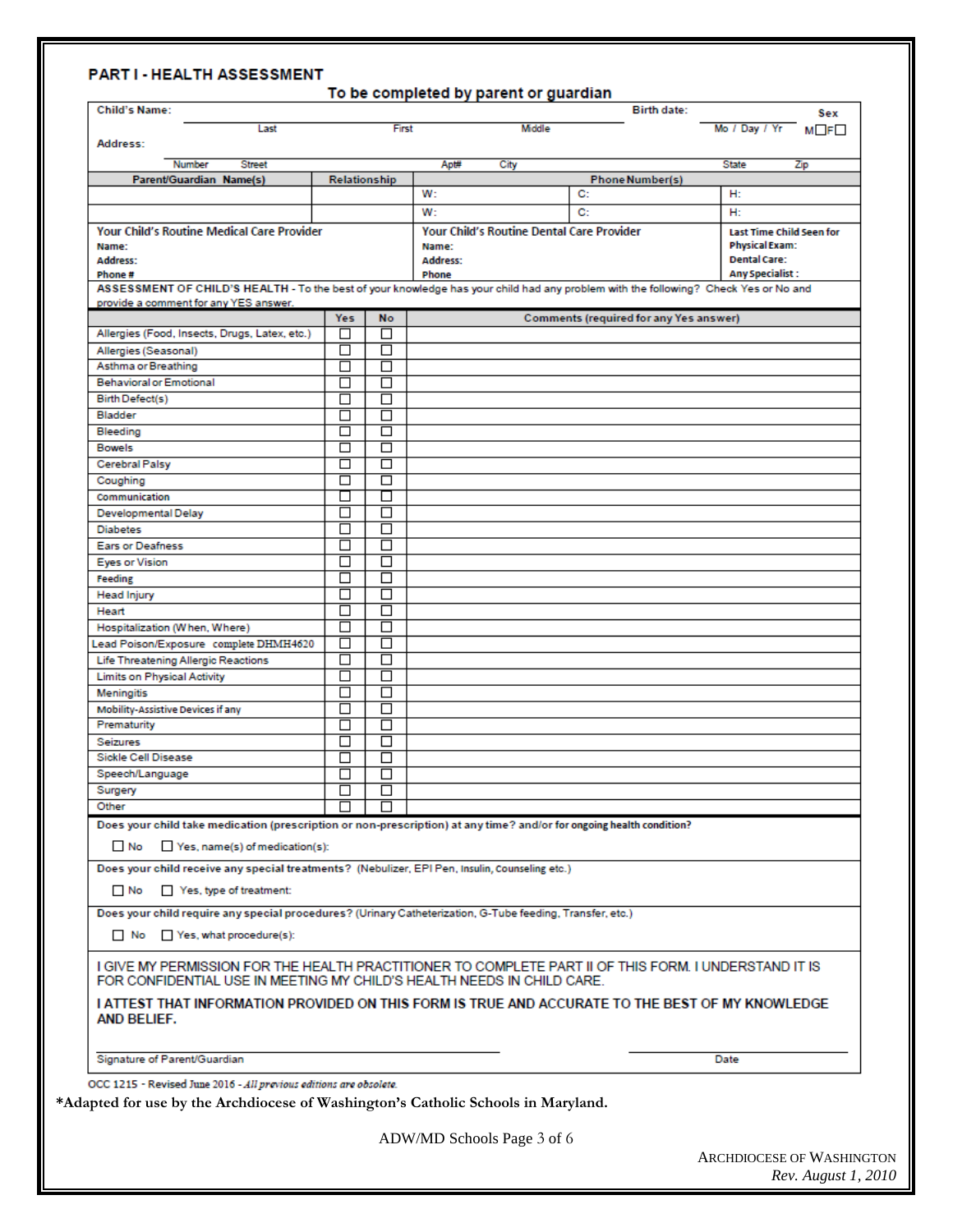#### PART II - CHILD HEALTH ASSESSMENT

To be completed ONLY by Physician/Nurse Practitioner

| Last<br>1. Does the child named above have a diagnosed medical condition?<br>Yes, describe:<br><b>⊟</b> No<br>2. Does the child have a health condition which may require EMERGENCY ACTION while he/she is in child care? (e.g., seizure, allergy, asthma,<br>bleeding problem, diabetes, heart problem, or other problem) If yes, please DESCRIBE and describe emergency action(s) on the emergency card.<br>No Yes, describe:<br>3. PE Findings<br><b>Health Area</b><br>Attention Deficit/Hyperactivity<br>Behavior/Adjustment<br>Bowel/Bladder<br>Cardiac/murmur<br>Dental<br>Development<br>Endocrine<br><b>ENT</b><br>GI<br>GU<br>Hearing<br>Immunodeficiency<br>REMARKS: (Please explain any abnormal findings.)<br>4. RECORD OF IMMUNIZATIONS - DHMH 896/or other official immunization document (e.g. military immunization record of immunizations) is required<br>to be completed by a health care provider or a computer generated immunization record must be provided. (This form may be obtained from:<br>http://earlychildhood.marylandpublicschools.org/system/files/filedepot/3/maryland_immunization_certification_form_dhmh_896_-_february_2014.pdf<br>This is found on Page 2 of the Archdiocese of Washington Form 3 | WNL<br>П<br>П<br>П<br>$\Box$<br>H<br>ப<br>П<br>П<br>□<br>П<br>П | First<br><b>ABNL</b><br>П<br>П<br>г<br>□<br>г<br>Ш<br>П<br>г<br>□<br>П<br>П<br>П | <b>Not</b><br><b>Evaluated</b><br>H<br>П<br>Г<br>П<br>П<br>ΙI<br>П<br>П<br>П<br>П<br>П<br>┍ | Middle<br><b>Health Area</b><br>Lead Exposure/Elevated Lead<br><b>Mobility</b><br>Musculoskeletal/orthopedic<br>Neurological<br>Nutrition<br>Physical Illness/Impairment<br>Psychosocial<br>Respiratory<br>Skin<br>Speech/Language<br>Vision<br>Other: | Month / Day / Year<br><b>WNL</b><br>г<br>П<br>П<br>L<br>г<br>ப<br>П<br>П<br>□<br>П<br>П |         | <b>ABNL</b><br>П<br>П<br>П<br>Ш<br>П<br>П<br>П<br>П | $M \Box F$<br><b>Not</b><br><b>Evaluated</b><br>П<br>П<br>П<br>$\Box$<br>П<br>$\Box$<br>П<br>П<br>□<br>П<br>П |
|--------------------------------------------------------------------------------------------------------------------------------------------------------------------------------------------------------------------------------------------------------------------------------------------------------------------------------------------------------------------------------------------------------------------------------------------------------------------------------------------------------------------------------------------------------------------------------------------------------------------------------------------------------------------------------------------------------------------------------------------------------------------------------------------------------------------------------------------------------------------------------------------------------------------------------------------------------------------------------------------------------------------------------------------------------------------------------------------------------------------------------------------------------------------------------------------------------------------------------------------|-----------------------------------------------------------------|----------------------------------------------------------------------------------|---------------------------------------------------------------------------------------------|--------------------------------------------------------------------------------------------------------------------------------------------------------------------------------------------------------------------------------------------------------|-----------------------------------------------------------------------------------------|---------|-----------------------------------------------------|---------------------------------------------------------------------------------------------------------------|
|                                                                                                                                                                                                                                                                                                                                                                                                                                                                                                                                                                                                                                                                                                                                                                                                                                                                                                                                                                                                                                                                                                                                                                                                                                            |                                                                 |                                                                                  |                                                                                             |                                                                                                                                                                                                                                                        |                                                                                         |         |                                                     |                                                                                                               |
|                                                                                                                                                                                                                                                                                                                                                                                                                                                                                                                                                                                                                                                                                                                                                                                                                                                                                                                                                                                                                                                                                                                                                                                                                                            |                                                                 |                                                                                  |                                                                                             |                                                                                                                                                                                                                                                        |                                                                                         |         |                                                     |                                                                                                               |
|                                                                                                                                                                                                                                                                                                                                                                                                                                                                                                                                                                                                                                                                                                                                                                                                                                                                                                                                                                                                                                                                                                                                                                                                                                            |                                                                 |                                                                                  |                                                                                             |                                                                                                                                                                                                                                                        |                                                                                         |         |                                                     |                                                                                                               |
|                                                                                                                                                                                                                                                                                                                                                                                                                                                                                                                                                                                                                                                                                                                                                                                                                                                                                                                                                                                                                                                                                                                                                                                                                                            |                                                                 |                                                                                  |                                                                                             |                                                                                                                                                                                                                                                        |                                                                                         |         |                                                     |                                                                                                               |
|                                                                                                                                                                                                                                                                                                                                                                                                                                                                                                                                                                                                                                                                                                                                                                                                                                                                                                                                                                                                                                                                                                                                                                                                                                            |                                                                 |                                                                                  |                                                                                             |                                                                                                                                                                                                                                                        |                                                                                         |         |                                                     |                                                                                                               |
|                                                                                                                                                                                                                                                                                                                                                                                                                                                                                                                                                                                                                                                                                                                                                                                                                                                                                                                                                                                                                                                                                                                                                                                                                                            |                                                                 |                                                                                  |                                                                                             |                                                                                                                                                                                                                                                        |                                                                                         |         |                                                     |                                                                                                               |
|                                                                                                                                                                                                                                                                                                                                                                                                                                                                                                                                                                                                                                                                                                                                                                                                                                                                                                                                                                                                                                                                                                                                                                                                                                            |                                                                 |                                                                                  |                                                                                             |                                                                                                                                                                                                                                                        |                                                                                         |         |                                                     |                                                                                                               |
|                                                                                                                                                                                                                                                                                                                                                                                                                                                                                                                                                                                                                                                                                                                                                                                                                                                                                                                                                                                                                                                                                                                                                                                                                                            |                                                                 |                                                                                  |                                                                                             |                                                                                                                                                                                                                                                        |                                                                                         |         |                                                     |                                                                                                               |
|                                                                                                                                                                                                                                                                                                                                                                                                                                                                                                                                                                                                                                                                                                                                                                                                                                                                                                                                                                                                                                                                                                                                                                                                                                            |                                                                 |                                                                                  |                                                                                             |                                                                                                                                                                                                                                                        |                                                                                         |         |                                                     |                                                                                                               |
|                                                                                                                                                                                                                                                                                                                                                                                                                                                                                                                                                                                                                                                                                                                                                                                                                                                                                                                                                                                                                                                                                                                                                                                                                                            |                                                                 |                                                                                  |                                                                                             |                                                                                                                                                                                                                                                        |                                                                                         |         |                                                     |                                                                                                               |
|                                                                                                                                                                                                                                                                                                                                                                                                                                                                                                                                                                                                                                                                                                                                                                                                                                                                                                                                                                                                                                                                                                                                                                                                                                            |                                                                 |                                                                                  |                                                                                             |                                                                                                                                                                                                                                                        |                                                                                         |         |                                                     |                                                                                                               |
|                                                                                                                                                                                                                                                                                                                                                                                                                                                                                                                                                                                                                                                                                                                                                                                                                                                                                                                                                                                                                                                                                                                                                                                                                                            |                                                                 |                                                                                  |                                                                                             |                                                                                                                                                                                                                                                        |                                                                                         |         |                                                     |                                                                                                               |
|                                                                                                                                                                                                                                                                                                                                                                                                                                                                                                                                                                                                                                                                                                                                                                                                                                                                                                                                                                                                                                                                                                                                                                                                                                            |                                                                 |                                                                                  |                                                                                             |                                                                                                                                                                                                                                                        |                                                                                         |         |                                                     |                                                                                                               |
|                                                                                                                                                                                                                                                                                                                                                                                                                                                                                                                                                                                                                                                                                                                                                                                                                                                                                                                                                                                                                                                                                                                                                                                                                                            |                                                                 |                                                                                  |                                                                                             |                                                                                                                                                                                                                                                        |                                                                                         |         |                                                     |                                                                                                               |
|                                                                                                                                                                                                                                                                                                                                                                                                                                                                                                                                                                                                                                                                                                                                                                                                                                                                                                                                                                                                                                                                                                                                                                                                                                            |                                                                 |                                                                                  |                                                                                             |                                                                                                                                                                                                                                                        |                                                                                         |         |                                                     |                                                                                                               |
|                                                                                                                                                                                                                                                                                                                                                                                                                                                                                                                                                                                                                                                                                                                                                                                                                                                                                                                                                                                                                                                                                                                                                                                                                                            |                                                                 |                                                                                  |                                                                                             |                                                                                                                                                                                                                                                        |                                                                                         |         |                                                     |                                                                                                               |
|                                                                                                                                                                                                                                                                                                                                                                                                                                                                                                                                                                                                                                                                                                                                                                                                                                                                                                                                                                                                                                                                                                                                                                                                                                            |                                                                 |                                                                                  |                                                                                             |                                                                                                                                                                                                                                                        |                                                                                         |         |                                                     |                                                                                                               |
|                                                                                                                                                                                                                                                                                                                                                                                                                                                                                                                                                                                                                                                                                                                                                                                                                                                                                                                                                                                                                                                                                                                                                                                                                                            |                                                                 |                                                                                  |                                                                                             |                                                                                                                                                                                                                                                        |                                                                                         |         |                                                     |                                                                                                               |
|                                                                                                                                                                                                                                                                                                                                                                                                                                                                                                                                                                                                                                                                                                                                                                                                                                                                                                                                                                                                                                                                                                                                                                                                                                            |                                                                 |                                                                                  |                                                                                             |                                                                                                                                                                                                                                                        |                                                                                         |         |                                                     |                                                                                                               |
|                                                                                                                                                                                                                                                                                                                                                                                                                                                                                                                                                                                                                                                                                                                                                                                                                                                                                                                                                                                                                                                                                                                                                                                                                                            |                                                                 |                                                                                  |                                                                                             |                                                                                                                                                                                                                                                        |                                                                                         |         |                                                     |                                                                                                               |
|                                                                                                                                                                                                                                                                                                                                                                                                                                                                                                                                                                                                                                                                                                                                                                                                                                                                                                                                                                                                                                                                                                                                                                                                                                            |                                                                 |                                                                                  |                                                                                             |                                                                                                                                                                                                                                                        |                                                                                         |         |                                                     |                                                                                                               |
|                                                                                                                                                                                                                                                                                                                                                                                                                                                                                                                                                                                                                                                                                                                                                                                                                                                                                                                                                                                                                                                                                                                                                                                                                                            |                                                                 |                                                                                  |                                                                                             |                                                                                                                                                                                                                                                        |                                                                                         |         |                                                     |                                                                                                               |
| Yes, indicate medication and diagnosis:<br><b>No</b><br>6. Should there be any restriction of physical activity in child care?                                                                                                                                                                                                                                                                                                                                                                                                                                                                                                                                                                                                                                                                                                                                                                                                                                                                                                                                                                                                                                                                                                             |                                                                 |                                                                                  |                                                                                             | (OCC 1216 Medication Authorization Form must be completed to administer medication in child care).                                                                                                                                                     |                                                                                         |         |                                                     |                                                                                                               |
| Yes, specify nature and duration of restriction:<br>$\blacksquare$ No                                                                                                                                                                                                                                                                                                                                                                                                                                                                                                                                                                                                                                                                                                                                                                                                                                                                                                                                                                                                                                                                                                                                                                      |                                                                 |                                                                                  |                                                                                             |                                                                                                                                                                                                                                                        |                                                                                         |         |                                                     |                                                                                                               |
| 7. Test/Measurement                                                                                                                                                                                                                                                                                                                                                                                                                                                                                                                                                                                                                                                                                                                                                                                                                                                                                                                                                                                                                                                                                                                                                                                                                        |                                                                 | Results                                                                          |                                                                                             |                                                                                                                                                                                                                                                        | Date Taken                                                                              |         |                                                     |                                                                                                               |
| <b>Tuberculin Test</b>                                                                                                                                                                                                                                                                                                                                                                                                                                                                                                                                                                                                                                                                                                                                                                                                                                                                                                                                                                                                                                                                                                                                                                                                                     |                                                                 |                                                                                  |                                                                                             |                                                                                                                                                                                                                                                        |                                                                                         |         |                                                     |                                                                                                               |
| <b>Blood Pressure</b>                                                                                                                                                                                                                                                                                                                                                                                                                                                                                                                                                                                                                                                                                                                                                                                                                                                                                                                                                                                                                                                                                                                                                                                                                      |                                                                 |                                                                                  |                                                                                             |                                                                                                                                                                                                                                                        |                                                                                         |         |                                                     |                                                                                                               |
| Height                                                                                                                                                                                                                                                                                                                                                                                                                                                                                                                                                                                                                                                                                                                                                                                                                                                                                                                                                                                                                                                                                                                                                                                                                                     |                                                                 |                                                                                  |                                                                                             |                                                                                                                                                                                                                                                        |                                                                                         |         |                                                     |                                                                                                               |
| Weight                                                                                                                                                                                                                                                                                                                                                                                                                                                                                                                                                                                                                                                                                                                                                                                                                                                                                                                                                                                                                                                                                                                                                                                                                                     |                                                                 |                                                                                  |                                                                                             |                                                                                                                                                                                                                                                        |                                                                                         |         |                                                     |                                                                                                               |
| <b>BMI %tile</b>                                                                                                                                                                                                                                                                                                                                                                                                                                                                                                                                                                                                                                                                                                                                                                                                                                                                                                                                                                                                                                                                                                                                                                                                                           |                                                                 |                                                                                  |                                                                                             |                                                                                                                                                                                                                                                        |                                                                                         |         |                                                     |                                                                                                               |
| LeadTest Indicated: DHMH 4620   Yes                                                                                                                                                                                                                                                                                                                                                                                                                                                                                                                                                                                                                                                                                                                                                                                                                                                                                                                                                                                                                                                                                                                                                                                                        |                                                                 | No<br>Test #1                                                                    |                                                                                             | Test#2                                                                                                                                                                                                                                                 | Test #1                                                                                 | Test #2 |                                                     |                                                                                                               |
|                                                                                                                                                                                                                                                                                                                                                                                                                                                                                                                                                                                                                                                                                                                                                                                                                                                                                                                                                                                                                                                                                                                                                                                                                                            |                                                                 |                                                                                  |                                                                                             |                                                                                                                                                                                                                                                        |                                                                                         |         |                                                     |                                                                                                               |
|                                                                                                                                                                                                                                                                                                                                                                                                                                                                                                                                                                                                                                                                                                                                                                                                                                                                                                                                                                                                                                                                                                                                                                                                                                            |                                                                 |                                                                                  |                                                                                             | has had a complete physical examination and any concerns have been noted above.                                                                                                                                                                        |                                                                                         |         |                                                     |                                                                                                               |
| (Child's Name)                                                                                                                                                                                                                                                                                                                                                                                                                                                                                                                                                                                                                                                                                                                                                                                                                                                                                                                                                                                                                                                                                                                                                                                                                             |                                                                 |                                                                                  |                                                                                             |                                                                                                                                                                                                                                                        |                                                                                         |         |                                                     |                                                                                                               |
|                                                                                                                                                                                                                                                                                                                                                                                                                                                                                                                                                                                                                                                                                                                                                                                                                                                                                                                                                                                                                                                                                                                                                                                                                                            |                                                                 |                                                                                  |                                                                                             |                                                                                                                                                                                                                                                        |                                                                                         |         |                                                     |                                                                                                               |
|                                                                                                                                                                                                                                                                                                                                                                                                                                                                                                                                                                                                                                                                                                                                                                                                                                                                                                                                                                                                                                                                                                                                                                                                                                            |                                                                 |                                                                                  |                                                                                             |                                                                                                                                                                                                                                                        |                                                                                         |         |                                                     |                                                                                                               |
| Additional Comments:                                                                                                                                                                                                                                                                                                                                                                                                                                                                                                                                                                                                                                                                                                                                                                                                                                                                                                                                                                                                                                                                                                                                                                                                                       |                                                                 |                                                                                  |                                                                                             |                                                                                                                                                                                                                                                        |                                                                                         |         |                                                     |                                                                                                               |
|                                                                                                                                                                                                                                                                                                                                                                                                                                                                                                                                                                                                                                                                                                                                                                                                                                                                                                                                                                                                                                                                                                                                                                                                                                            |                                                                 |                                                                                  |                                                                                             |                                                                                                                                                                                                                                                        |                                                                                         |         |                                                     |                                                                                                               |
|                                                                                                                                                                                                                                                                                                                                                                                                                                                                                                                                                                                                                                                                                                                                                                                                                                                                                                                                                                                                                                                                                                                                                                                                                                            |                                                                 |                                                                                  |                                                                                             |                                                                                                                                                                                                                                                        |                                                                                         |         |                                                     |                                                                                                               |
|                                                                                                                                                                                                                                                                                                                                                                                                                                                                                                                                                                                                                                                                                                                                                                                                                                                                                                                                                                                                                                                                                                                                                                                                                                            |                                                                 |                                                                                  |                                                                                             |                                                                                                                                                                                                                                                        |                                                                                         |         |                                                     |                                                                                                               |
|                                                                                                                                                                                                                                                                                                                                                                                                                                                                                                                                                                                                                                                                                                                                                                                                                                                                                                                                                                                                                                                                                                                                                                                                                                            |                                                                 |                                                                                  |                                                                                             |                                                                                                                                                                                                                                                        |                                                                                         |         |                                                     |                                                                                                               |
|                                                                                                                                                                                                                                                                                                                                                                                                                                                                                                                                                                                                                                                                                                                                                                                                                                                                                                                                                                                                                                                                                                                                                                                                                                            |                                                                 |                                                                                  |                                                                                             |                                                                                                                                                                                                                                                        |                                                                                         |         |                                                     |                                                                                                               |
| Physician/Nurse Practitioner (Type or Print):                                                                                                                                                                                                                                                                                                                                                                                                                                                                                                                                                                                                                                                                                                                                                                                                                                                                                                                                                                                                                                                                                                                                                                                              |                                                                 |                                                                                  | Phone Number:                                                                               | Physician/Nurse Practitioner Signature:                                                                                                                                                                                                                |                                                                                         |         | Date:                                               |                                                                                                               |
|                                                                                                                                                                                                                                                                                                                                                                                                                                                                                                                                                                                                                                                                                                                                                                                                                                                                                                                                                                                                                                                                                                                                                                                                                                            |                                                                 |                                                                                  |                                                                                             |                                                                                                                                                                                                                                                        |                                                                                         |         |                                                     |                                                                                                               |
|                                                                                                                                                                                                                                                                                                                                                                                                                                                                                                                                                                                                                                                                                                                                                                                                                                                                                                                                                                                                                                                                                                                                                                                                                                            |                                                                 |                                                                                  |                                                                                             |                                                                                                                                                                                                                                                        |                                                                                         |         |                                                     |                                                                                                               |
|                                                                                                                                                                                                                                                                                                                                                                                                                                                                                                                                                                                                                                                                                                                                                                                                                                                                                                                                                                                                                                                                                                                                                                                                                                            |                                                                 |                                                                                  |                                                                                             |                                                                                                                                                                                                                                                        |                                                                                         |         |                                                     |                                                                                                               |
|                                                                                                                                                                                                                                                                                                                                                                                                                                                                                                                                                                                                                                                                                                                                                                                                                                                                                                                                                                                                                                                                                                                                                                                                                                            |                                                                 |                                                                                  |                                                                                             |                                                                                                                                                                                                                                                        |                                                                                         |         |                                                     |                                                                                                               |
|                                                                                                                                                                                                                                                                                                                                                                                                                                                                                                                                                                                                                                                                                                                                                                                                                                                                                                                                                                                                                                                                                                                                                                                                                                            |                                                                 |                                                                                  |                                                                                             |                                                                                                                                                                                                                                                        |                                                                                         |         |                                                     |                                                                                                               |
| OCC 1215 - Revised June 2016 - All previous editions are obsolete.                                                                                                                                                                                                                                                                                                                                                                                                                                                                                                                                                                                                                                                                                                                                                                                                                                                                                                                                                                                                                                                                                                                                                                         |                                                                 |                                                                                  |                                                                                             |                                                                                                                                                                                                                                                        |                                                                                         |         |                                                     |                                                                                                               |
|                                                                                                                                                                                                                                                                                                                                                                                                                                                                                                                                                                                                                                                                                                                                                                                                                                                                                                                                                                                                                                                                                                                                                                                                                                            |                                                                 |                                                                                  |                                                                                             |                                                                                                                                                                                                                                                        |                                                                                         |         |                                                     |                                                                                                               |
| *Adapted for use by the Archdiocese of Washington's Catholic Schools in Maryland.                                                                                                                                                                                                                                                                                                                                                                                                                                                                                                                                                                                                                                                                                                                                                                                                                                                                                                                                                                                                                                                                                                                                                          |                                                                 |                                                                                  |                                                                                             |                                                                                                                                                                                                                                                        |                                                                                         |         |                                                     |                                                                                                               |

ARCHDIOCESE OF WASHINGTON *Rev. October 2016*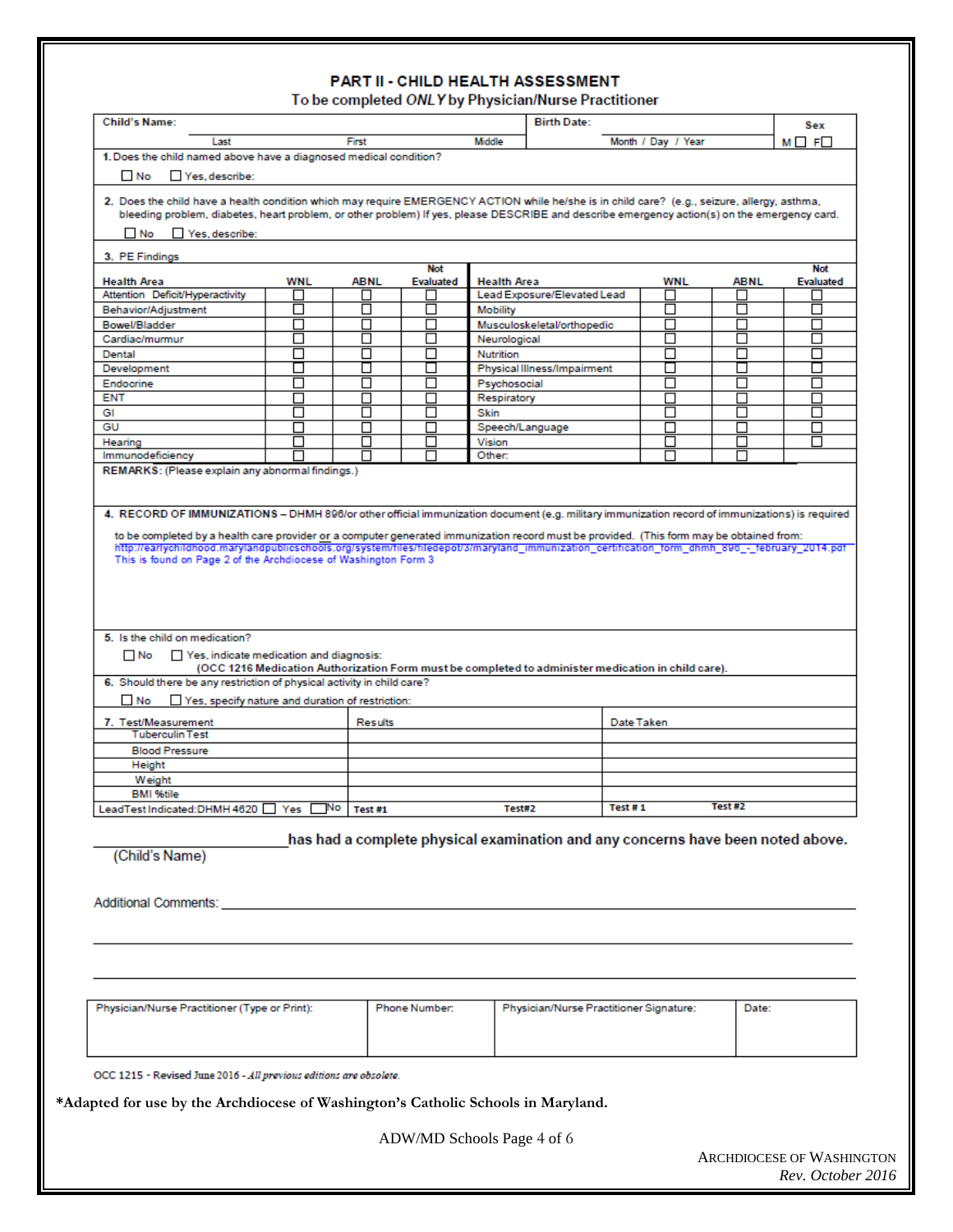### MARYLAND DEPARTMENT OF HEALTH AND MENTAL HYGIENE BLOOD LEAD TESTING CERTIFICATE

Instructions: Use this form when enrolling a child in child care, pre-kindergarten, kindergarten or first grade. BOX A is to be completed by the parent or guardian. BOX B, also completed by parent/guardian, is for a child born before January 1, 2015 who does not need a lead test (children must meet all conditions in Box B). BOX C should be completed by the health care provider for any child born on or after January 1, 2015, and any child born before January 1, 2015 who does not meet all the conditions in Box B.

|                                  | BOX A-Parent/Guardian Completes for Child Enrolling in Child Care, Pre-Kindergarten, Kindergarten, or First Grade                                                                                                              |                                                                    |              |                                                                                                                                                                                                                                      |                                                       |
|----------------------------------|--------------------------------------------------------------------------------------------------------------------------------------------------------------------------------------------------------------------------------|--------------------------------------------------------------------|--------------|--------------------------------------------------------------------------------------------------------------------------------------------------------------------------------------------------------------------------------------|-------------------------------------------------------|
|                                  | CHILD'S NAME<br>LAST                                                                                                                                                                                                           |                                                                    |              |                                                                                                                                                                                                                                      |                                                       |
| CHILD'S ADDRESS                  |                                                                                                                                                                                                                                |                                                                    | <b>FIRST</b> | <b>MIDDLE</b>                                                                                                                                                                                                                        |                                                       |
|                                  | STREET ADDRESS (with Apartment Number)                                                                                                                                                                                         |                                                                    | <b>CITY</b>  | <b>STATE</b>                                                                                                                                                                                                                         | ZIP                                                   |
| $SEX:$ $\Box$ Male $\Box$ Female | BIRTHDATE / /                                                                                                                                                                                                                  |                                                                    |              | PHONE PHONE                                                                                                                                                                                                                          |                                                       |
|                                  | PARENT OR<br>LAST                                                                                                                                                                                                              |                                                                    | FIRST        | <b>MIDDLE</b>                                                                                                                                                                                                                        |                                                       |
|                                  |                                                                                                                                                                                                                                |                                                                    |              |                                                                                                                                                                                                                                      |                                                       |
|                                  | BOX B – For a Child Who Does Not Need a Lead Test (Complete and sign if child is NOT enrolled in Medicaid AND the                                                                                                              | answer to EVERY question below is NO):                             |              |                                                                                                                                                                                                                                      |                                                       |
|                                  | Was this child bom on or after January 1, 2015?<br>Has this child ever lived in one of the areas listed on the back of this form?                                                                                              |                                                                    |              | $\Box$ YES $\Box$ NO<br>□ YES □ NO                                                                                                                                                                                                   |                                                       |
|                                  | Does this child have any known risks for lead exposure (see questions on reverse of form, and                                                                                                                                  | talk with your child's health care provider if you are unsure)?    |              | $\Box$ YES $\Box$ NO                                                                                                                                                                                                                 |                                                       |
|                                  | If all answers are NO, sign below and return this form to the child care provider or school.                                                                                                                                   |                                                                    |              |                                                                                                                                                                                                                                      |                                                       |
|                                  | Parent or Guardian Name (Print): Signature: Signature: Date: Date: Date:                                                                                                                                                       |                                                                    |              |                                                                                                                                                                                                                                      |                                                       |
|                                  | If the answer to ANY of these questions is YES, OR if the child is enrolled in Medicaid, do not sign                                                                                                                           | Box B. Instead, have health care provider complete Box C or Box D. |              |                                                                                                                                                                                                                                      |                                                       |
|                                  | BOX C - Documentation and Certification of Lead Test Results by Health Care Provider                                                                                                                                           |                                                                    |              |                                                                                                                                                                                                                                      |                                                       |
| <b>Test Date</b>                 | Type (V=venous, C=capillary)                                                                                                                                                                                                   | Result (mcg/dL)                                                    |              | <b>Comments</b>                                                                                                                                                                                                                      |                                                       |
|                                  |                                                                                                                                                                                                                                |                                                                    |              |                                                                                                                                                                                                                                      |                                                       |
|                                  |                                                                                                                                                                                                                                |                                                                    |              |                                                                                                                                                                                                                                      |                                                       |
| Comments:                        |                                                                                                                                                                                                                                |                                                                    |              |                                                                                                                                                                                                                                      |                                                       |
|                                  | Person completing form: IHealth Care Provider/Designee OR ISchool Health Professional/Designee                                                                                                                                 |                                                                    |              |                                                                                                                                                                                                                                      |                                                       |
|                                  | Provider Name: The Contract of the Contract of the Contract of the Contract of the Contract of the Contract of the Contract of the Contract of the Contract of the Contract of the Contract of the Contract of the Contract of |                                                                    |              | Signature: The contract of the contract of the contract of the contract of the contract of the contract of the contract of the contract of the contract of the contract of the contract of the contract of the contract of the       |                                                       |
| Date:                            | <u> 1980 - Andrea Albert III, martin a bh</u>                                                                                                                                                                                  |                                                                    |              | Phone: <u>All and the same of the same of the same of the same of the same of the same of the same of the same of the same of the same of the same of the same of the same of the same of the same of the same of the same of th</u> |                                                       |
|                                  |                                                                                                                                                                                                                                |                                                                    |              |                                                                                                                                                                                                                                      |                                                       |
| DHMH FORM 4620                   | <b>REVISED 5/2016</b>                                                                                                                                                                                                          | REPLACES ALL PREVIOUS VERSIONS                                     |              |                                                                                                                                                                                                                                      |                                                       |
|                                  |                                                                                                                                                                                                                                |                                                                    |              |                                                                                                                                                                                                                                      |                                                       |
|                                  |                                                                                                                                                                                                                                |                                                                    |              |                                                                                                                                                                                                                                      |                                                       |
|                                  |                                                                                                                                                                                                                                |                                                                    |              |                                                                                                                                                                                                                                      |                                                       |
|                                  |                                                                                                                                                                                                                                |                                                                    |              |                                                                                                                                                                                                                                      |                                                       |
|                                  |                                                                                                                                                                                                                                |                                                                    |              |                                                                                                                                                                                                                                      |                                                       |
|                                  | *Adapted for use by the Archdiocese of Washington's Catholic Schools in Maryland.                                                                                                                                              |                                                                    |              |                                                                                                                                                                                                                                      |                                                       |
|                                  |                                                                                                                                                                                                                                | ADW/MD Schools Page 5 of 6                                         |              |                                                                                                                                                                                                                                      |                                                       |
|                                  |                                                                                                                                                                                                                                |                                                                    |              |                                                                                                                                                                                                                                      | <b>ARCHDIOCESE OF WASHINGTON</b><br>Rev. October 2016 |